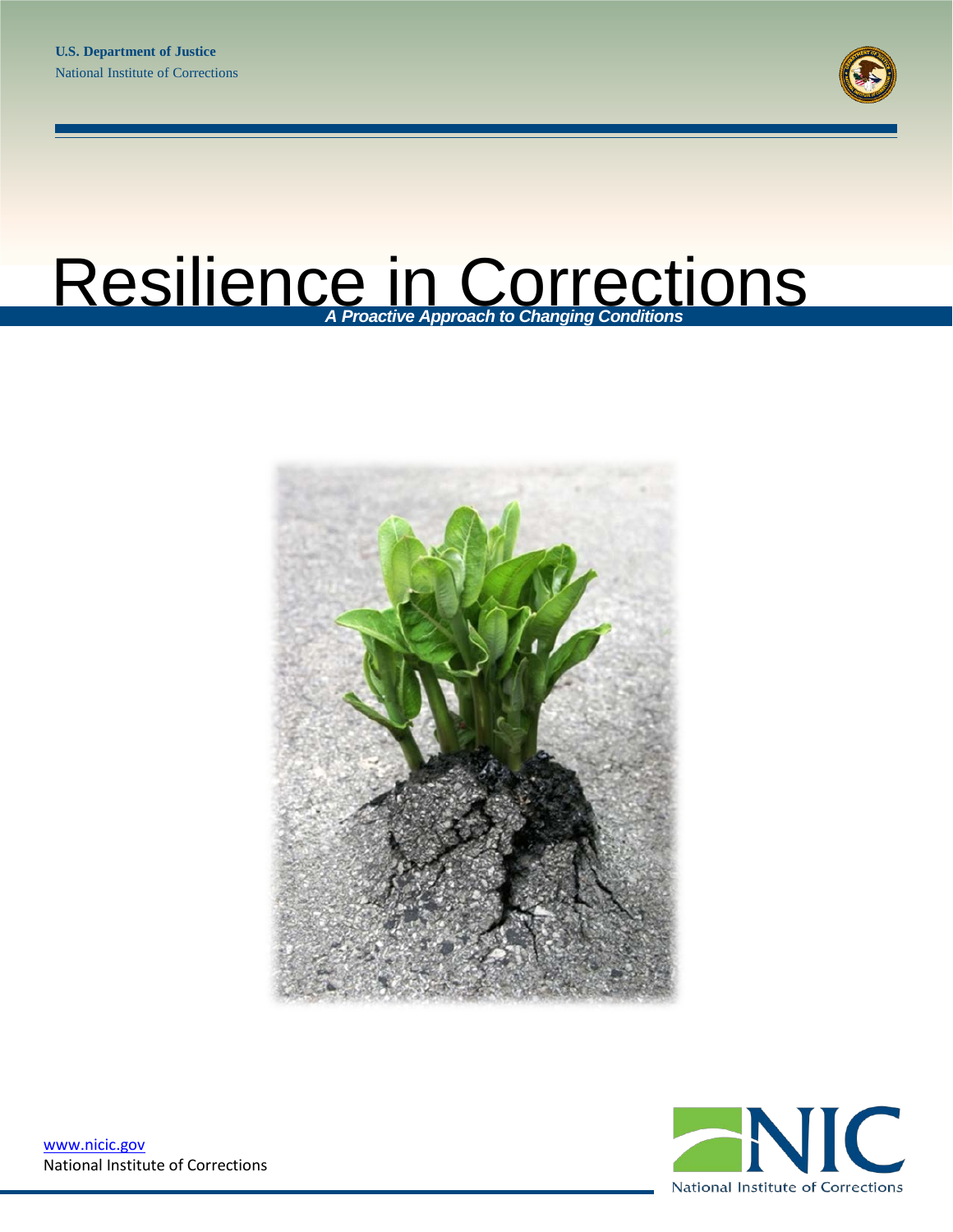

# **U.S. Department of Justice National Institute of Corrections 320 First Street, NW Washington, DC 20534**

**Robert M. Brown, Jr.** *Acting Director*

**Jim Cosby** *Acting Chief, Academy Division*

#### **Amanda Hall**

*Project Manager*

## **Michael Connelly David Feldman** *Authors*

### National Institute of Corrections www.nicic.gov

Resilience in Corrections: Planning and Preparation for Changing Environmental Conditions March 2014

Accession Number: 028089

This document was developed and/or compiled under the auspices of the U.S. Department of Justice, National Institute of Corrections. MATERIAL NOT OTHERWISE COPYRIGHTED IS IN THE PUBLIC DOMAIN AND MAY BE REPRINTED OR QUOTED WITH APPROPRIATE CREDIT GIVEN TO THE NATIONAL INSTITUTE OF CORRECTIONS.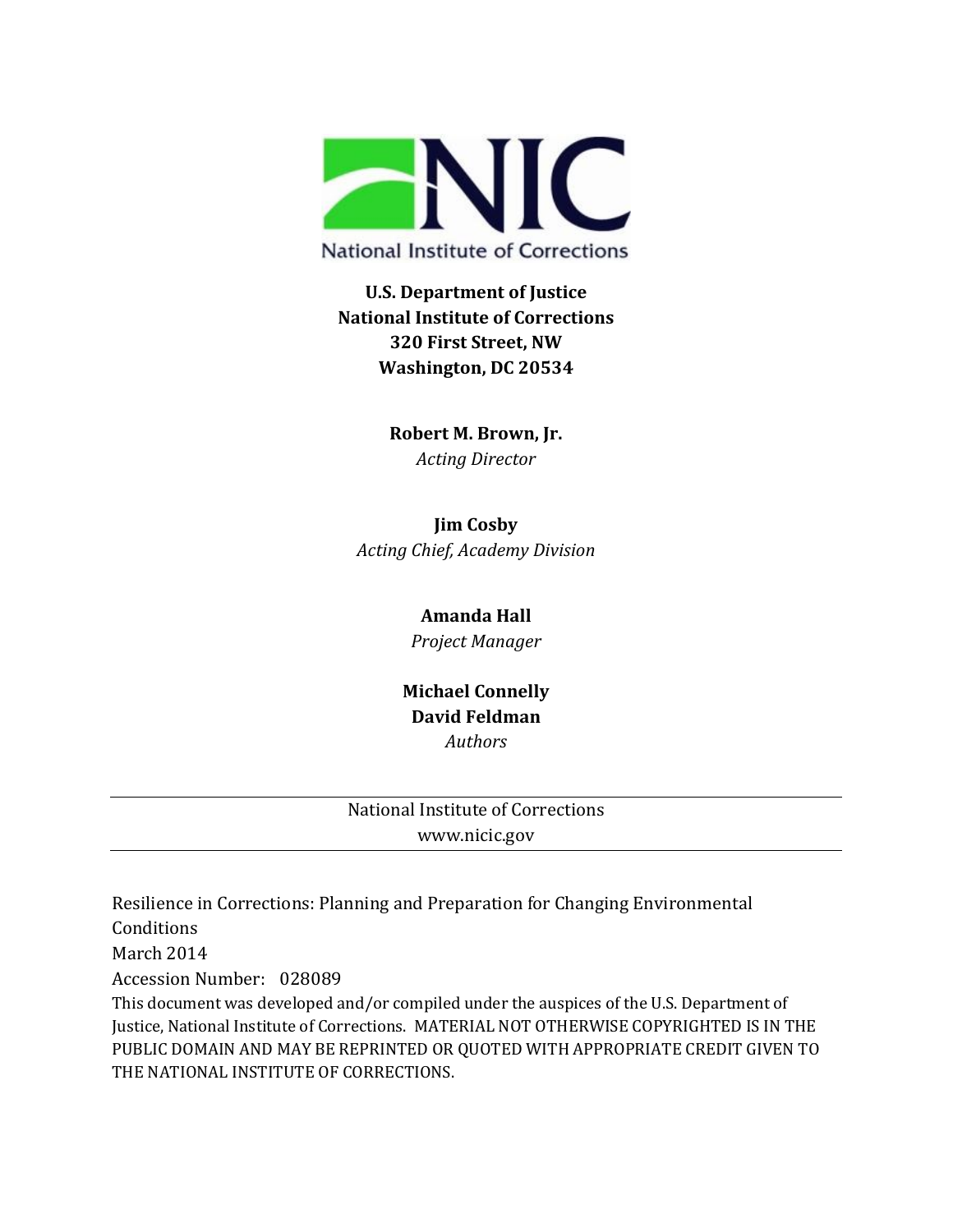#### <span id="page-2-0"></span>**ABSTRACT**

This white paper describes the issues facing corrections policy and leadership as the impacts of climate change and its related consequences confront departments, agencies, and facilities in coming years. Not only will corrections have to manage the effects of more extreme weather and temperatures than in the past. Corrections will also have to develop and improve its flexibility and resiliency in its operations to weather the multiple coming changes while maintaining its core functions of protecting the public, corrections staffs, and offenders. Programs and precedents do exist to provide foundations for future action when correctional policymakers and practitioners determine those issues must be addressed.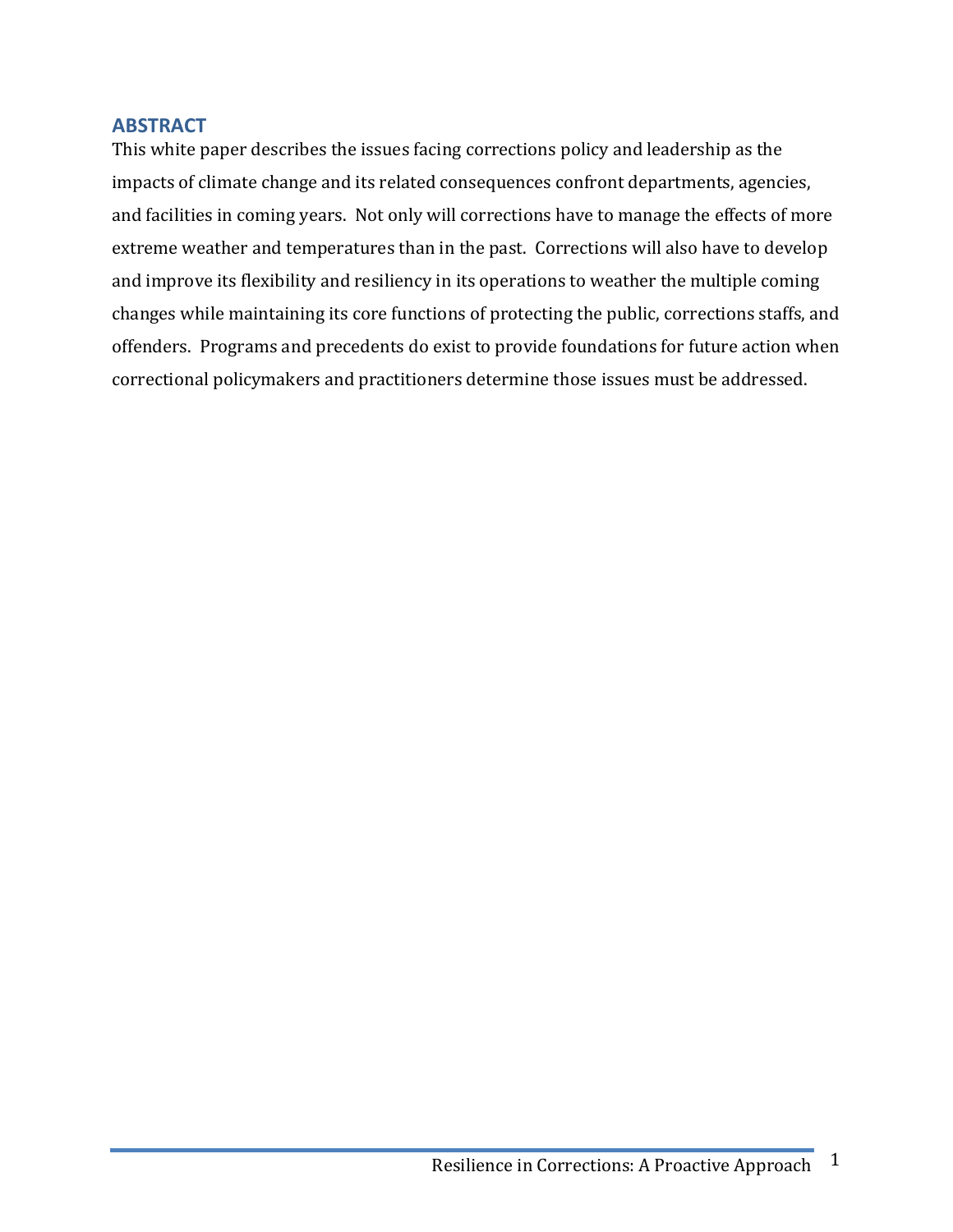# **TABLE OF CONTENTS**

| $\bf INTRODUCTION. 3$ |  |
|-----------------------|--|
|                       |  |
|                       |  |
|                       |  |
|                       |  |
|                       |  |
|                       |  |
|                       |  |
|                       |  |
|                       |  |
|                       |  |
|                       |  |
|                       |  |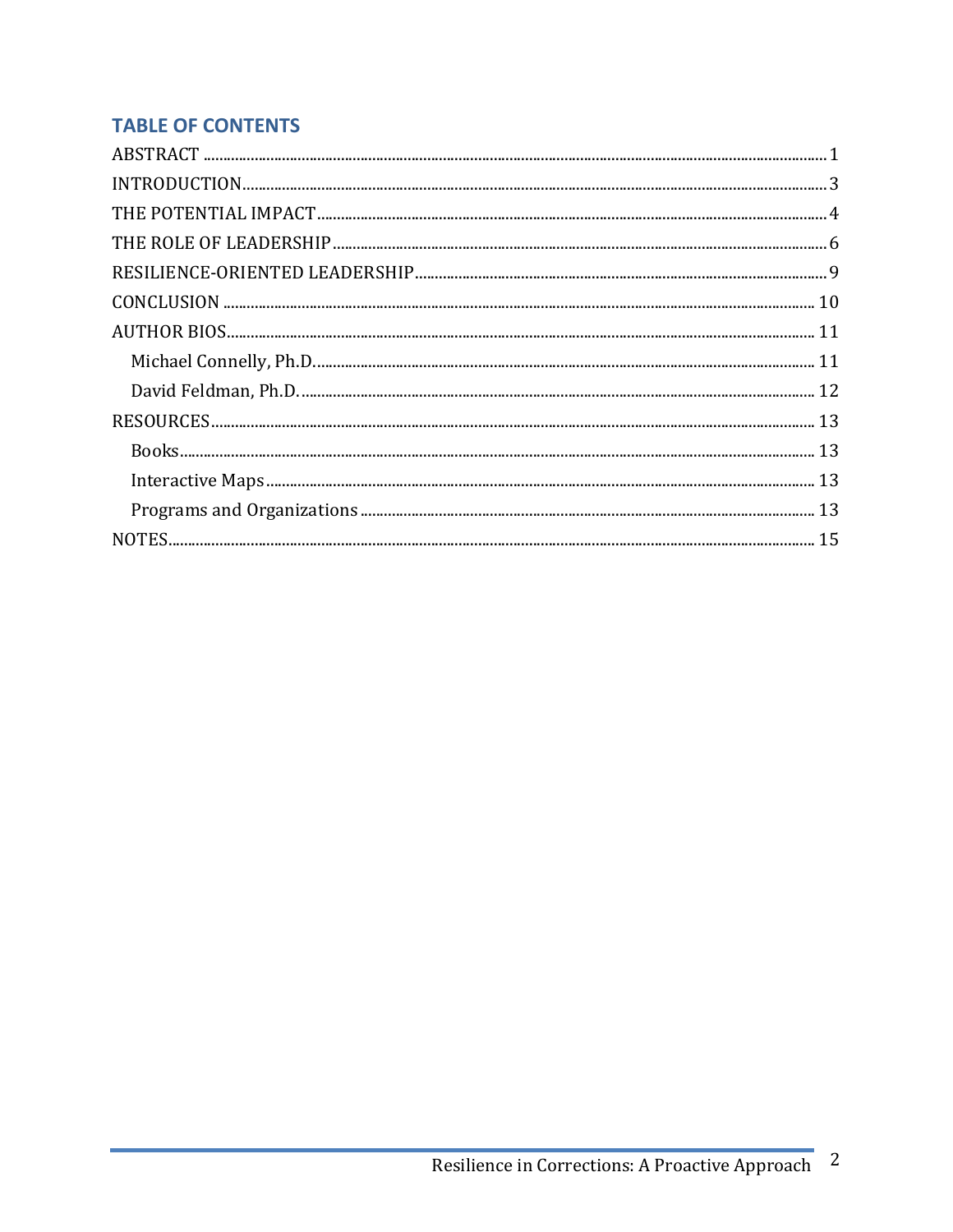#### <span id="page-4-0"></span>**INTRODUCTION**

Wildfires in Colorado. Hurricanes and flooding in New Orleans and New Jersey. Rains and flooding in Iowa. Drought in California. Tornadoes in Missouri and Oklahoma. Seacoast erosion in Louisiana. Sea level rise in the Carolinas. Water shortages in the West bringing calls for diversion of other water sources, even the Great Lakes. Extreme heat in Texas. Extreme snowfall in Pennsylvania. Ice in Georgia. Tests of aging power grids and transportation infrastructure. Unprecedented social and individual costs in health, economy, and food. Higher pricing of carbon-based fuels. More crime, primarily violent.

#### The future.

In some cases, corrections departments and their facilities will be directly hit. In others, the hit will be on their share of remaining state and local budgets after the damages have been paid for. In others, the basics of operations will be completely rethought as the easy access to and low costs of energy, water, food, materials, and transporting/locating of inmates, probationers, parolees, and others under correctional supervision diminish or come at higher political costs. In yet others, systems of routine care, maintenance, and distribution of not just inmates but also records and equipment will be placed at severe risk. In all cases, the growing effects of extreme weather, climate change, and their related aftereffects promise to change correctional planning and operations for years to come.

While climate change and its associated impacts remain politically contested, at operational levels of important public and private institutions in the U.S. it is not in doubt.<sup>[1](#page-16-1)</sup> Key organizations and political actors have already begun their planning to adapt to, mitigate, and counteract the climate change already "baked" into the future through past greenhouse

> *While climate change and its associated impacts remain politically contested, at operational levels of important public and private institutions in the U.S. it is not in doubt.*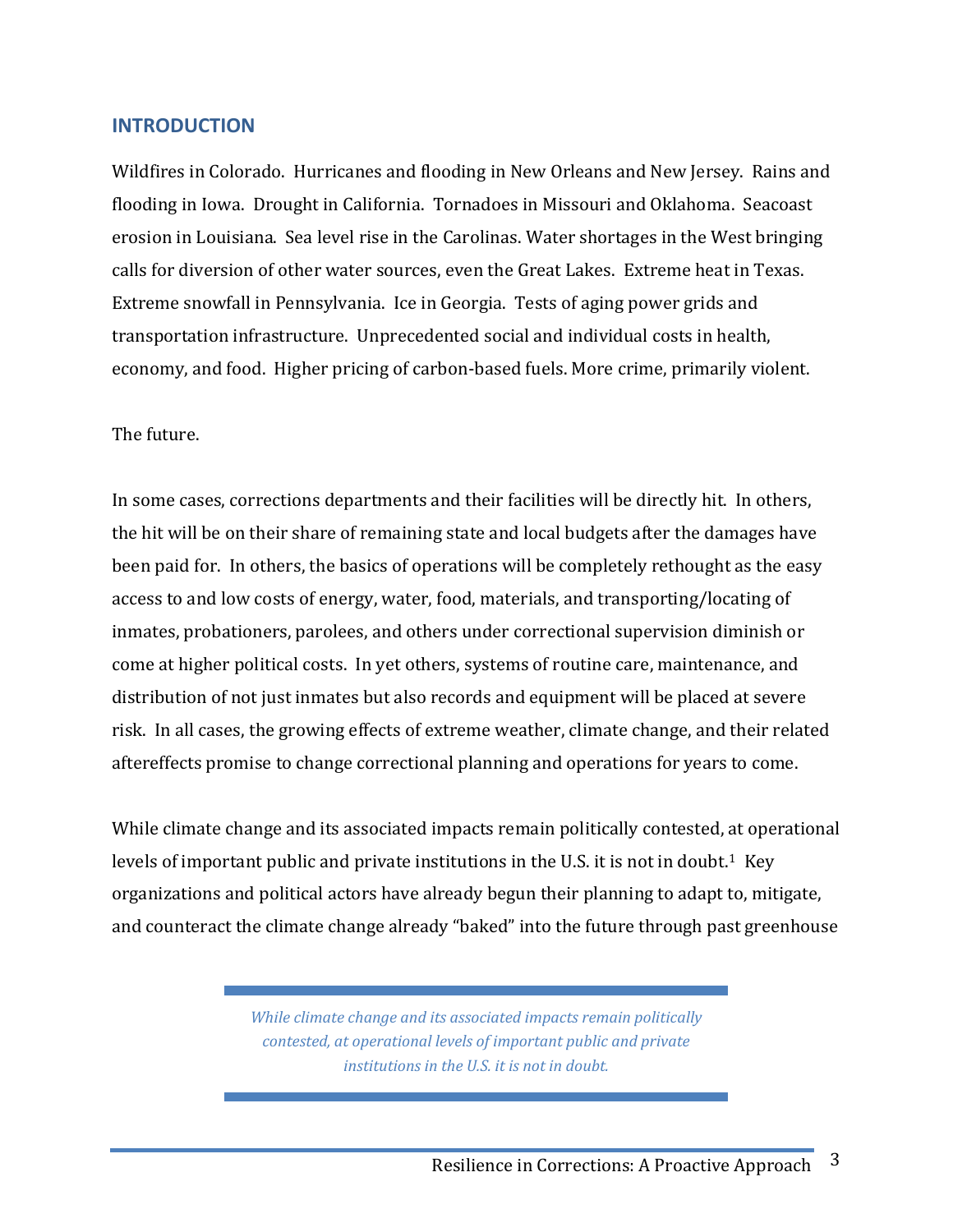gas emissions that have yet to impact global temperatures. Current and future emissions will extend that period of adaptation, mitigation, and counteraction for which these institutions, charged with protection of national security and welfare, have to prepare.

For example, President Obama in November 2013 issued an Executive Order (2013) mandating federal preparation for impacts of climate change.<sup>2</sup> This included development of "climate resilient investment" by federal departments and management of federal lands and water as well as creation of a "Council on Climate Preparedness and Resilience" with an accompanying task force of state, local, and tribal leaders to advise that council. This executive order follo[we](#page-16-4)d previous efforts and analyses alr[ea](#page-16-6)dy begun by the U.S. military,<sup>[3](#page-16-3)</sup> insurance companies, $4$  major businesses, $5$  the World Bank, $6$  and major cities around the globe.[7](#page-16-7) Simply put, organizations with expectations and responsibilities based in clear understanding of most likely futures have decided to invest heavily in planning, preparation, and operations for continued and intensifying impacts of climate change and its related outcomes in the near term.

<span id="page-5-0"></span>With very similar expectations and responsibilities, shouldn't corrections?

# **THE POTENTIAL IMPACT**

Climate change events naturally will vary from state to state and within states. Correctional leaders developing their responses to, and plans for, these events will need to have clear understandings of all the possibilities. Depending on the state and locality, these possibilities include:

> *…organizations with expectations and responsibilities based in clear understanding of most likely futures have decided to invest heavily in planning, preparation, and operations for continued and intensifying impacts of climate change…shouldn't corrections?*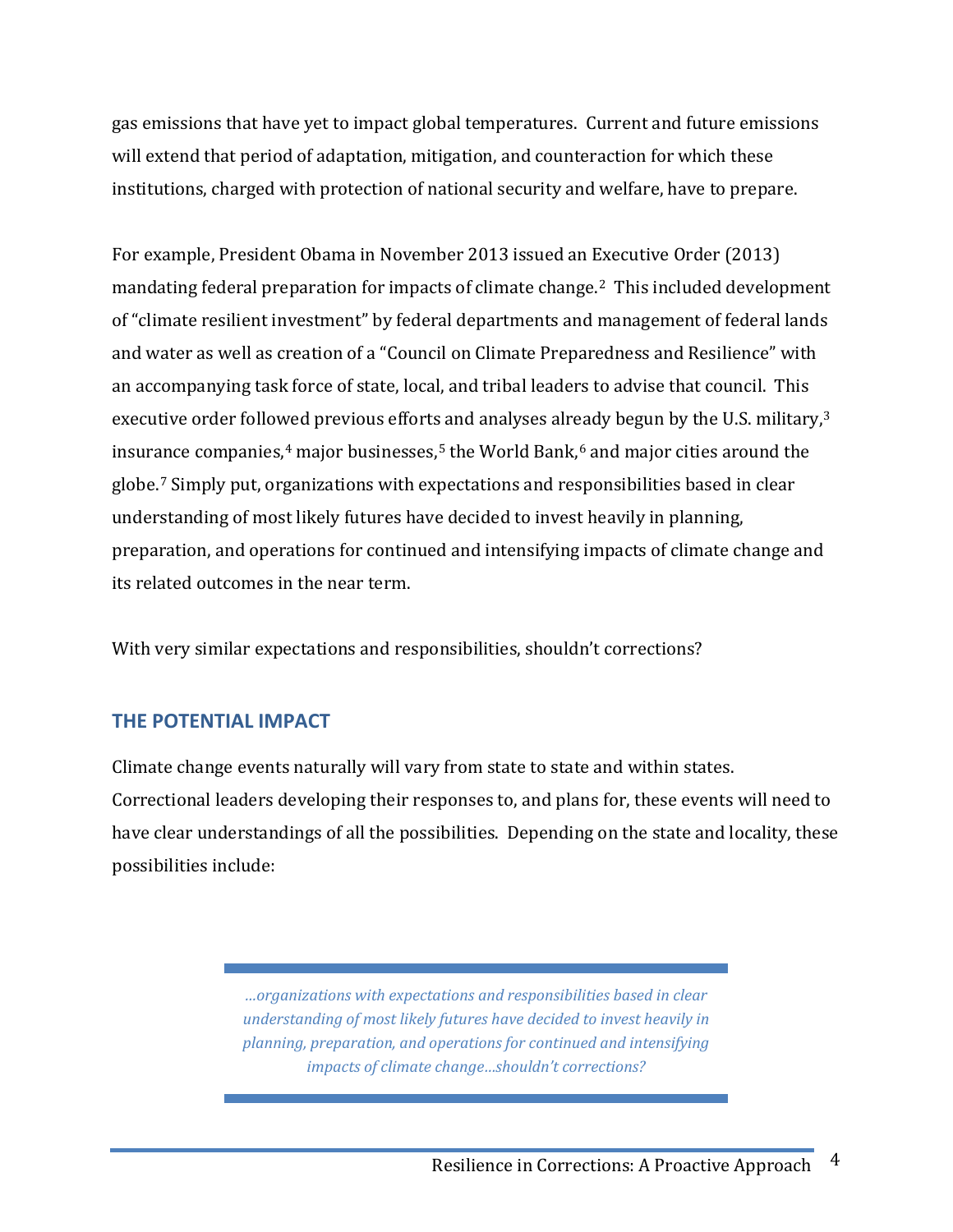- Extreme weather conditions and events that damage facility infrastructure and raise or lower temperatures past traditional comfort levels of staff and inmates which may impact morale and behavior as well as future lawsuits over prison conditions<sup>[8](#page-16-8)</sup>;
- Access to sufficient potable water as drought and other public and private demands compete with correctional needs and uses<sup>[9](#page-17-0)</sup>;
- Higher and unstable fuel prices eating into facility and department budgets through uses from facility operations to inmate and staff transport<sup>[10](#page-17-1)</sup>;
- Infrastructure issues as buildings, roads, and facility land designed and developed for uses at different temperatures now unsuited for more common extreme high and lows and for longer periods of time<sup>11</sup>;
- Narrowed availability of and accessibility to food as heat and drought affect traditional levels of production of crops and meat<sup>[12](#page-17-3)</sup>;
- New and extended health issues deriving from heat stress, mental illness associated with unstable and unhealthy conditions, infectious diseases (and the insects carrying them) "moving" to new areas<sup>[13](#page-17-4)</sup>;
- Power outages associated with an aging and vulnerable electrical power grid system<sup>14</sup>;
- Safety of staff and inmates with morale and interactions tested by increasingly pressurized contexts; and
- Higher crime rates associated with hotter temperatures bringing more violent offenders into state and local corrections, particularly incarceration.[15](#page-18-1)

These possibilities are not hypothetical. Already we see the impact of extreme heat and lack of adequate water supplies on lawsuits, staff recruitment and retention, and infrastructure built for past climates. The ratcheting of fuel prices, always from higher

> *Already we see the impact of extreme heat and lack of adequate water supplies on lawsuits, staff recruitment and retention, and infrastructure built for past climates.*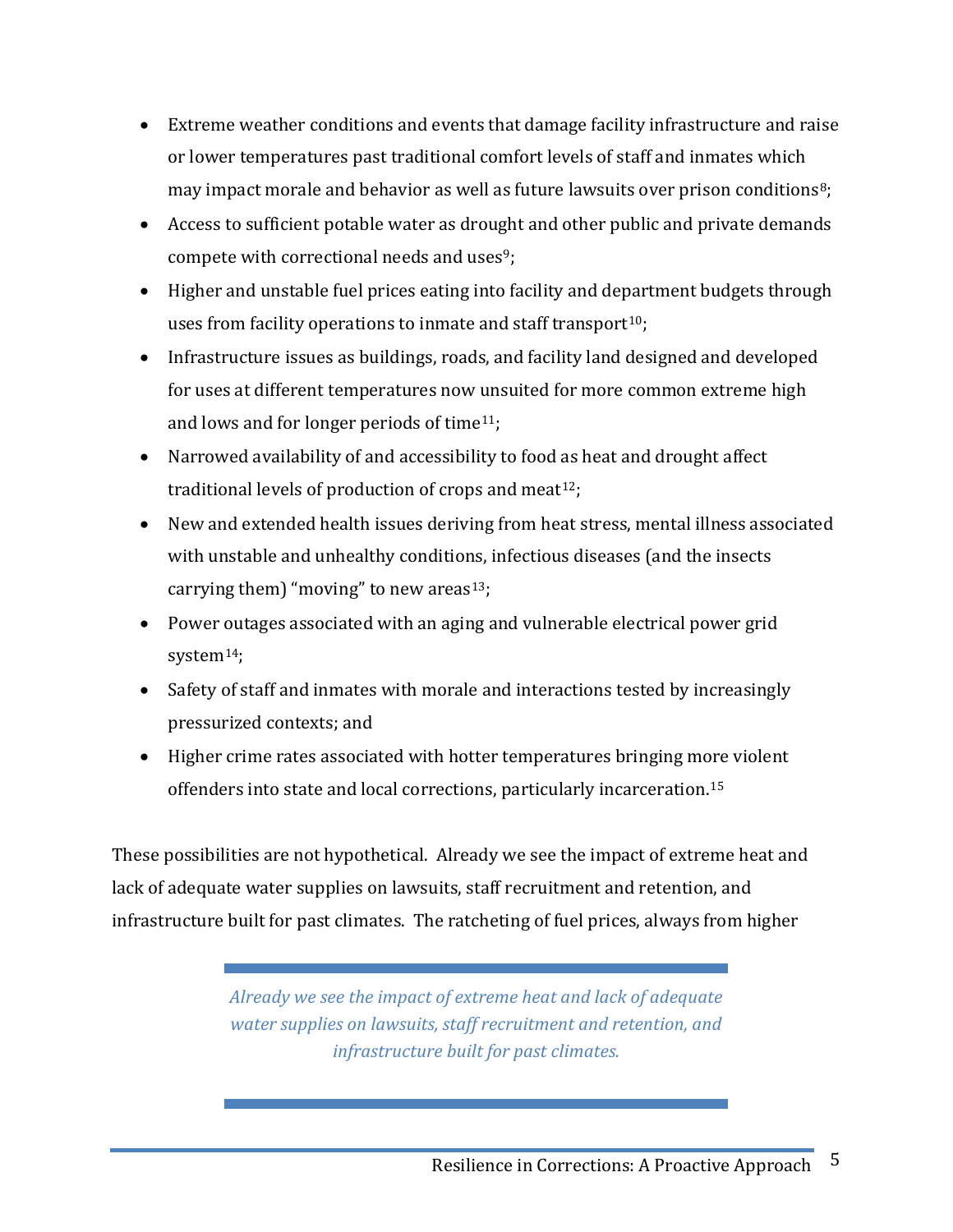bases than the previous ratcheting, is old news. The major highways for transporting inmates and non-inmates will need additional repairs and closures and some may have to be moved. California produce and Texas cattle are at this writing in decline. Power grid concerns have become hot button issues at the highest levels of national security. All these possible results will become more common and frequent nationally, if not in specific locales, and most corrections organizations will face more than one more than once. As mentioned above, even if a particular department or facility is not directly impacted, it will likely be drawn into greater budgetary competition for funds remaining after the climate change events have been paid for. All will be affected by the higher costs, lesser accessibility and availability, and greater call for new ideas and practices to deal with this changing, fluxing future whether directly impacted physically or fiscally.

#### <span id="page-7-0"></span>**THE ROLE OF LEADERSHIP**

Two difficulties immediately arise for correctional leaders considering action and planning either to respond proactively to potential threats or to plan for likely events. One, they must psychologically come to terms with the slow-motion but very real changes occurring in our climate. The science of climate change and the consensus of actual climate scientists are overwhelming even if the politics of accepting that science and consensus are not. Two, while acknowledging the politics of moving toward adaptation, mitigation, and prevention, correctional leaders through their own routine management decisions, such as budgeting, land and material use, and infrastructure maintenance and extension, can act in many productive ways that have value without reference to climate change. That is, many of the options considered to deal with climate change at the department and/or facility level will be good management whether or not the projections of climate scientists are totally or

> *All will be affected by the higher costs, lesser accessibility and availability, and greater call for new ideas and practices to deal with this changing, fluxing future.*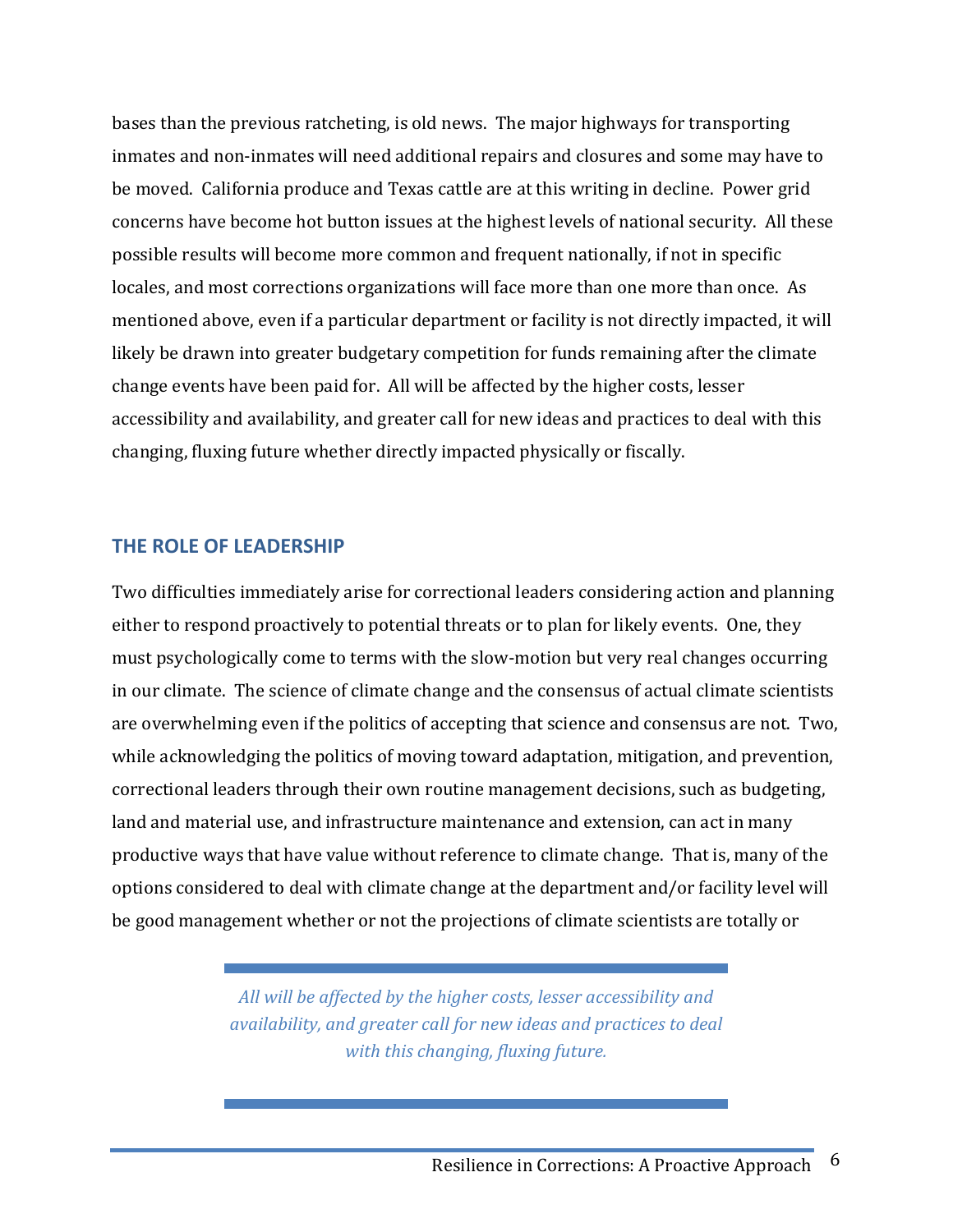partially true. Even without climate change, pressures on and competition for state funds will likely continue escalating in future years, making decisions on better use of resources, improving self-sufficiency, and maximizing efficient use of fuel, water and other resources good in themselves.

Planning for future impacts of climate change, whether immediate events such as weather emergencies or drawn-out consequences of long-term change such as infrastructure, must assess the probabilities of these climate change-related outcomes for individual facilities and the operation of the corrections department as a whole. While "strategic planning" frequently raises howls among staff, primarily because of perceived lack of ties with later operations, climate change planning with efforts to address the concerns outlined above can be made more "emergency footing," and incentives associated with ideas and implementations directly relating the planning to later action. Department responsibilities and reporting can be distributed among executive staff and facility managers and staff with those most effective being demonstrably applauded and rewarded. That the entire department has committed to the enterprise must be clear. The same planning format can then be used at other facilities and at other organizational levels.

For what will they plan? The list of concerns initially provided above may detail the agenda but not the responses, which will vary from organization to organization. Most corrections departments have policies and procedures for dealing with at least some of the concerns discussed above, at least in isolation. But how many are ready for downed electrical grids that prolong past generator capacity? How many do the training and have the activities prepared to handle summers that now feature two or three times the number of one hundred degree days as in the past? This does not include the concerns that may arise in

> *…prior policies and procedures developed in different environments than those faced today and those to come and should at the least be reexamined for soundness.*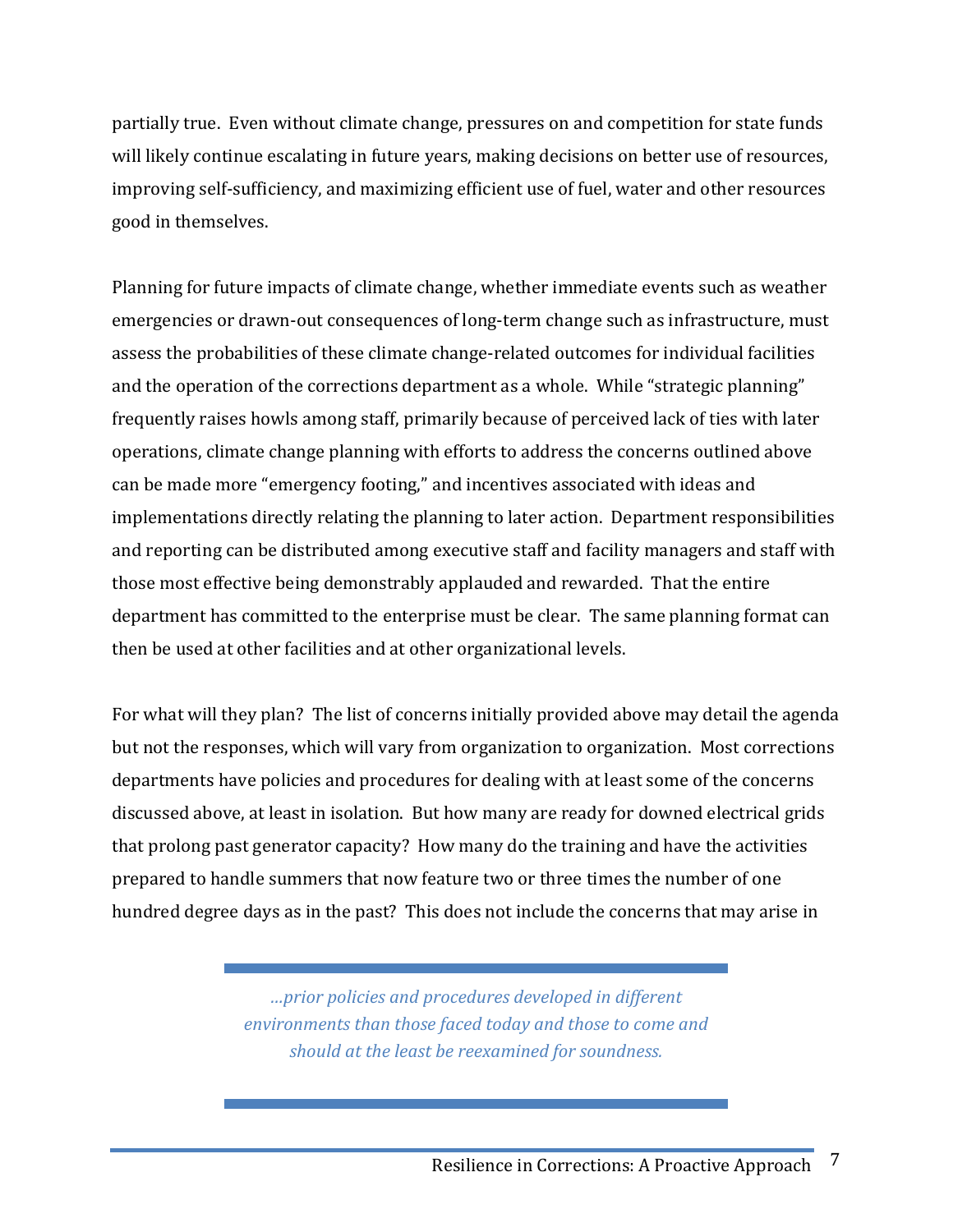combination, such as hurricane and flood, wildfire and destroyed roads or bridges, or trucked water transported with fuel priced in the high range of the usual ratcheting. In any case, prior policies and procedures developed in different environments than those faced today and those to come and should at the least be reexamined for soundness.

For those correctional leaders at facility and department level seeking new ideas and practices to buffer and avoid the possible problems, many precedents already exist for study and copy.<sup>[16](#page-18-2)</sup> The National Institute of Corrections features a "Green Corrections" section with training and models,<sup>[17](#page-18-3)</sup> and Green Prisons does the same along with hosting "regional sustainability" forums.<sup>[18](#page-18-4)</sup> Several states such as Illinois<sup>19</sup>, Ohio<sup>[20](#page-18-6)</sup>, California<sup>[21](#page-18-7)</sup>, and Oregon have already started initiatives. In Washington state, Evergreen State College and the state DOC have a "Sustainability in Prisons Project" with over a decade of experience.<sup>[22](#page-19-0)</sup> Other states and cities, such as Louisiana and New Orleans and New Jersey and its communities, have already gone through traumatic events and provided case studies of impacts and responses.[23](#page-19-1)

While these efforts do not address the full complexity of the current and coming storm of climate change, they demonstrate both the necessary awareness and acceptance of the need and the range of models and concepts available for other states and organizations to base new action upon. Among these new options are:

- Use of rooftops for energy generation, conservation, and food stuffs through solar panels, white reflective paint, and roof gardens;
- Co-generation of electrical power through current technology, the excess of which can be sold back to power utilities;

*For those correctional leaders at facility and department level seeking new ideas and practices to buffer and avoid the possible problems, many precedents already exist.*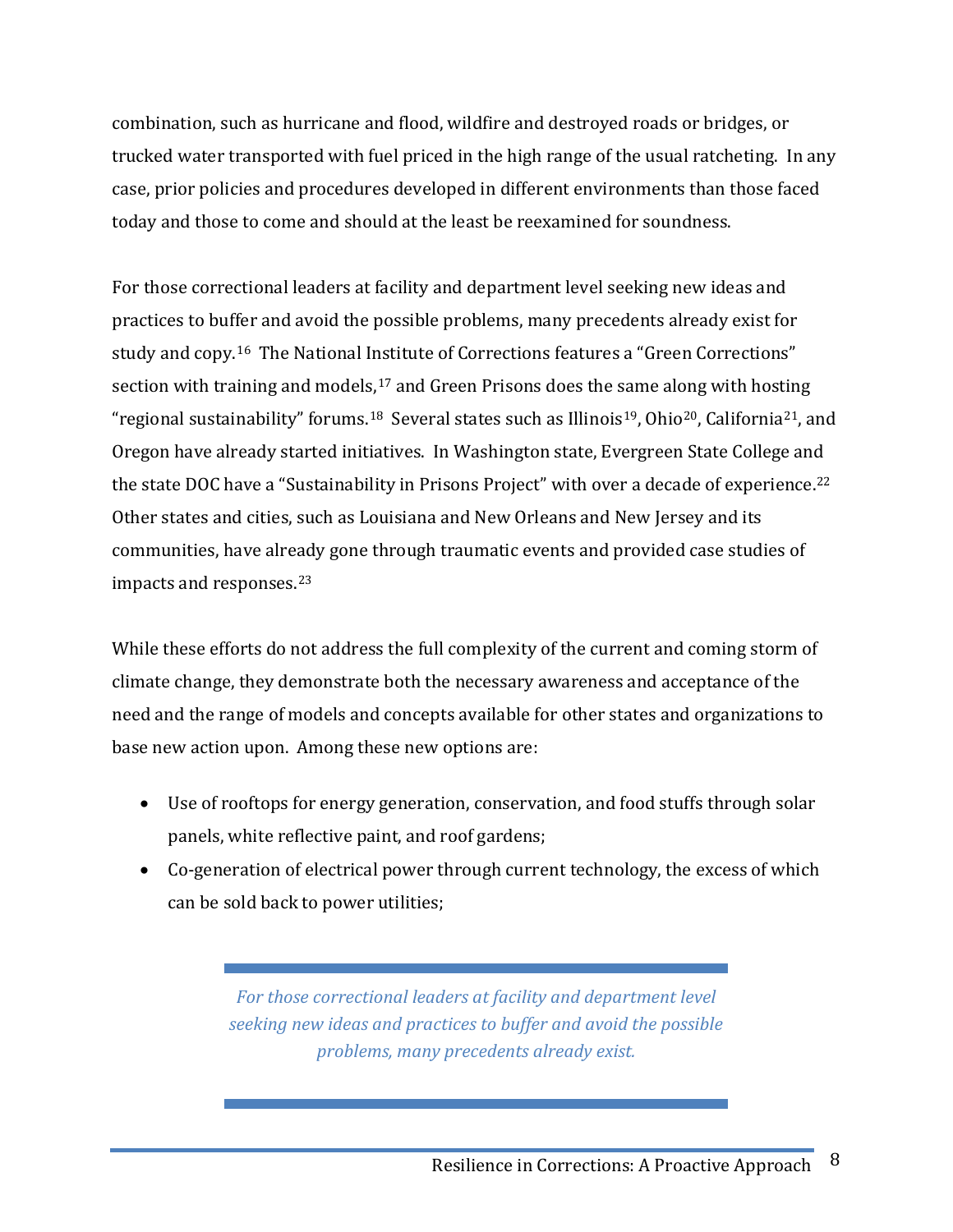- Water conservation and harvesting, including recycling of waste water; and
- Reduced fuel usage for department and staff through increased telecommuting and teleconferencing of all possible functions including operations, health care, and meetings.

Again, even should climate change impact be less than currently projected, all of these actions can effect savings and efficiencies for departments and facilities. Added benefits of such proactive efforts might include revenue potential from sold power and products and the preparation of reentering inmates for careers in the areas such as alternative energy, water management, and food production. The latter may find multiple opportunities in the growing business response to the challenges posed by climate change as well as delivering positive contributions to their communities when reentering since many of those communities are and will be particularly hard hit by the problems discussed here as well.

#### <span id="page-10-0"></span>**RESILIENCE-ORIENTED LEADERSHIP**

Effective corrections leadership in this changing environment will require more than just clear missions and solid coordination at the facility and department level. The kind of proactive vision and resilient recoveries necessary will require particular qualities of leadership. As Zolli and Healy have detailed<sup>[24](#page-19-2)</sup>, resilience-oriented leadership will have to focus on:

- ensuring that there are sufficient reserves available to any given system;
- or diversifying its inputs;
- or collecting better, real-time data about its operations and performance;

*The kind of proactive vision and resilient recoveries necessary will require particular qualities of leadership.*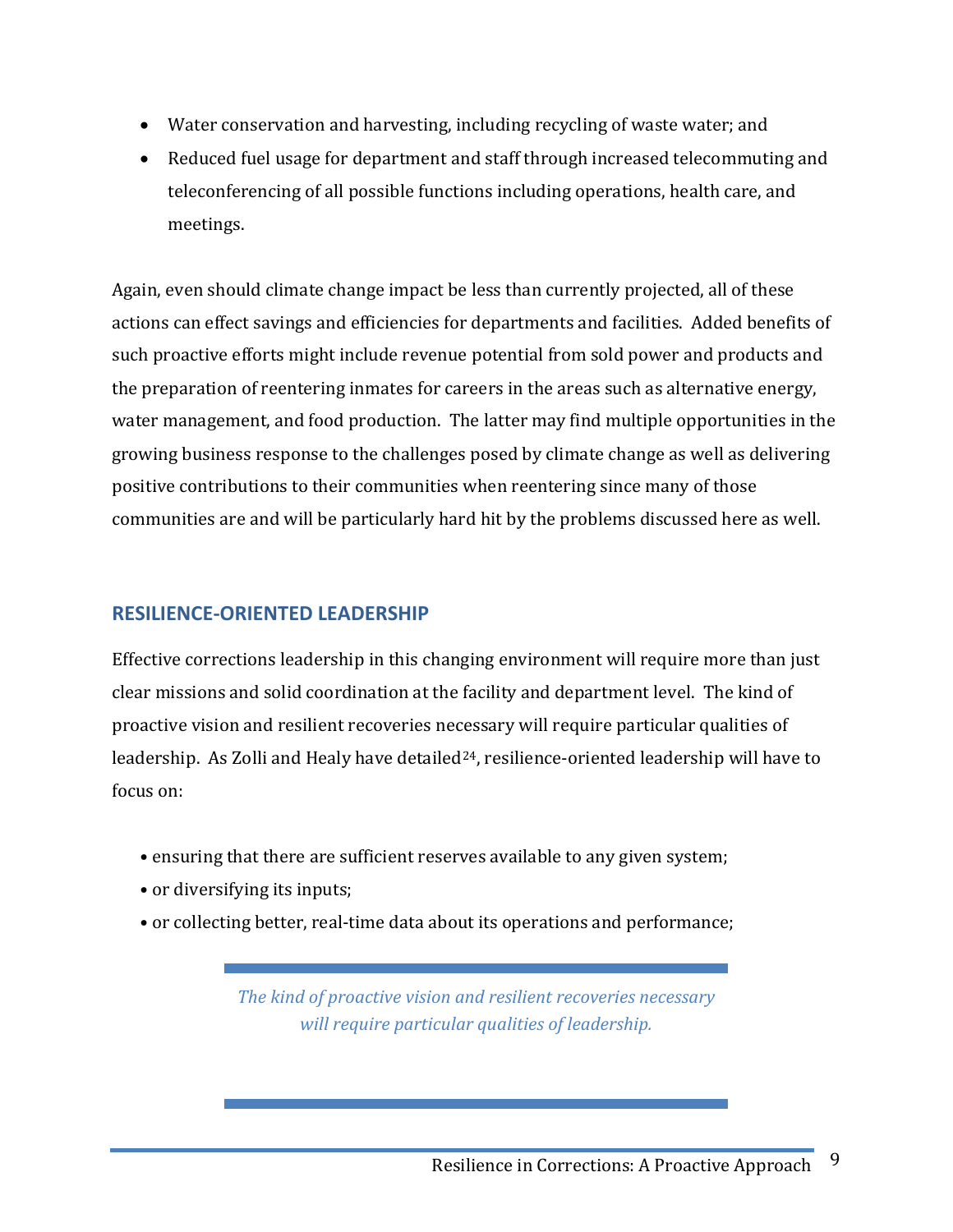- or enabling greater autonomy for its constituent parts;
- or designing firebreaks so that a disturbance in on part does not disrupt the whole.

In addition, such leadership will have to continue and extend partnerships with other state, local, and federal agencies as well as with private and non-profit organizations that engaged in similar efforts and/or able to share or exchange needed resources. The leadership that created the Evergreen State/Washington DOC "sustainability" project is a good example. In other words, traditional corrections leadership will need to be complemented and supplemented with flexible and creative interaction both inside and outside the department's boundaries on a scale to match the challenges ahead.

### <span id="page-11-0"></span>**CONCLUSION**

The future combination of more strained resources with new and different challenges makes maintenance of status quo strategies of incarceration policy even less tenable than their generally troubled state today. Those pressures will require corrections leaders to demonstrate their actual capacities more effectively and to work in partnerships with external groups to find alternatives to incarceration on greater scales than currently. This must include better data and analysis to report what works and does not in delivering maximum public safety through corrections policies and what alternatives might be more effective.

Failing this will leave important decision-making blind in a turbulent time. However, proactive and resilient leadership will survey its current and coming environments with knowledge of the threats, of the options to address them and their effectiveness, and of the paths and partnerships to pursue to provide the public and policymakers with the safety and effectiveness that they expect within the challenged resources available in the unprecedented days ahead.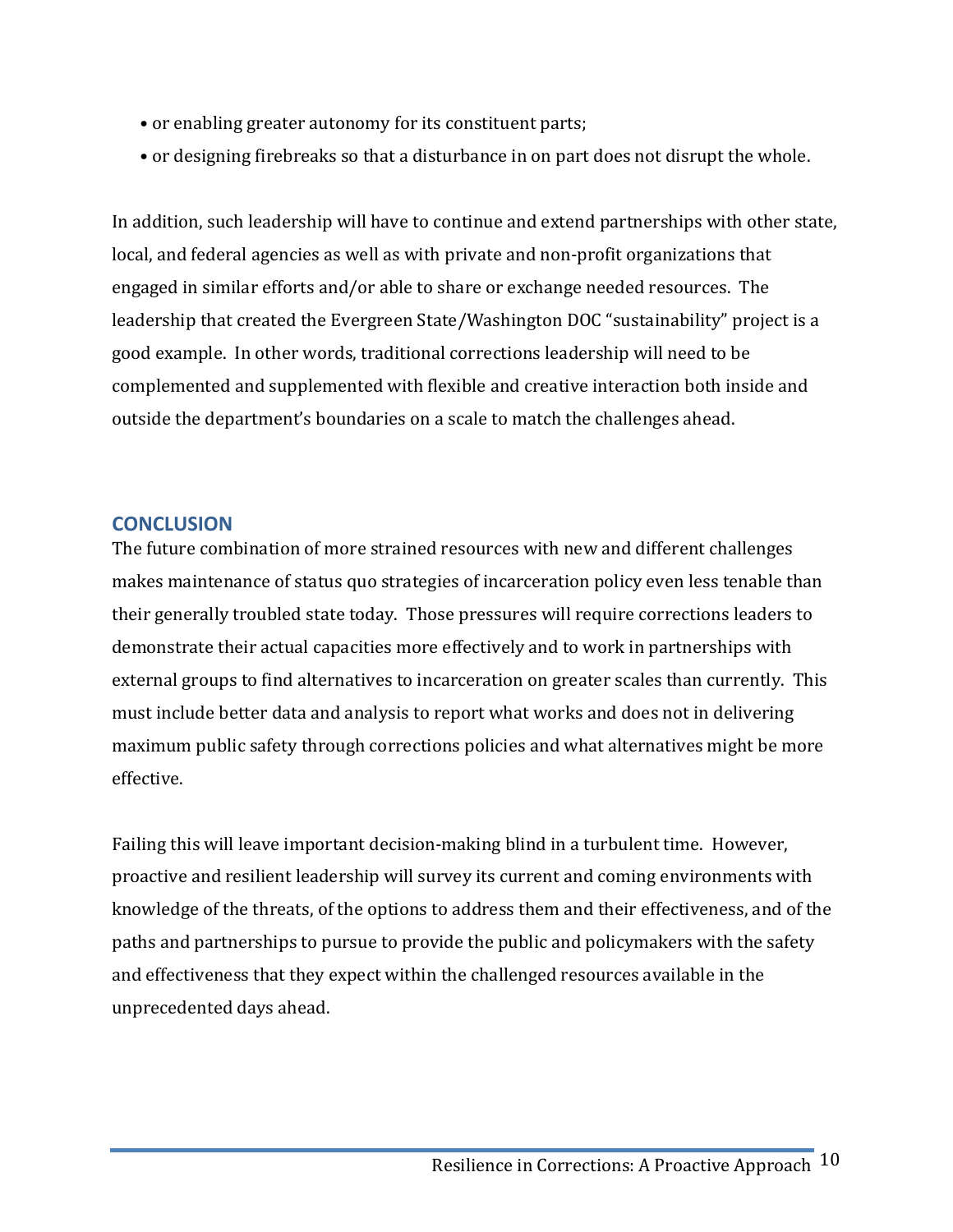# <span id="page-12-0"></span>**AUTHOR BIOS**

### <span id="page-12-1"></span>**Michael Connelly, Ph.D.**

Michael Connelly teaches undergraduate and graduate criminal justice in the University of Oklahoma's College of Liberal Studies. He was most recently a partner in JCO Consulting, which served correctional and sentencing resources to state and local governments, and managed its Corrections Sentencing 2020 blog. He was previously Administrator of the Evaluation & Analysis Unit of the Oklahoma Department of Corrections and also served as executive director of sentencing commissions in Maryland and Wisconsin. Prior to that, he was research director for the Oklahoma Criminal Justice Resource Center, which staffed the state sentencing commission and allowed him to serve as state Statistical Analysis Center director.

Dr. Connelly also managed grant projects for the Justice Research and Statistics Association, including BJA technical assistance on program evaluation to state and local criminal justice agencies. He has partnered with the Pew Center on the States and the Crime and Justice Institute on sentencing and corrections policy reform in various states. In addition, he was previously an associate professor of public policy and administration for Southwestern Oklahoma State University, coordinating its criminal justice program, as well as since adjuncting for the University of Maryland, Norwich University, and Columbia College.

His research has appeared in policy, political science, education, criminal justice, and sentencing journals as well as in professional and government publications. He previously served on the executive board of the National Association of Sentencing Commissions.

He received his Ph.D. in political science with an outside field in criminology from the University of Missouri.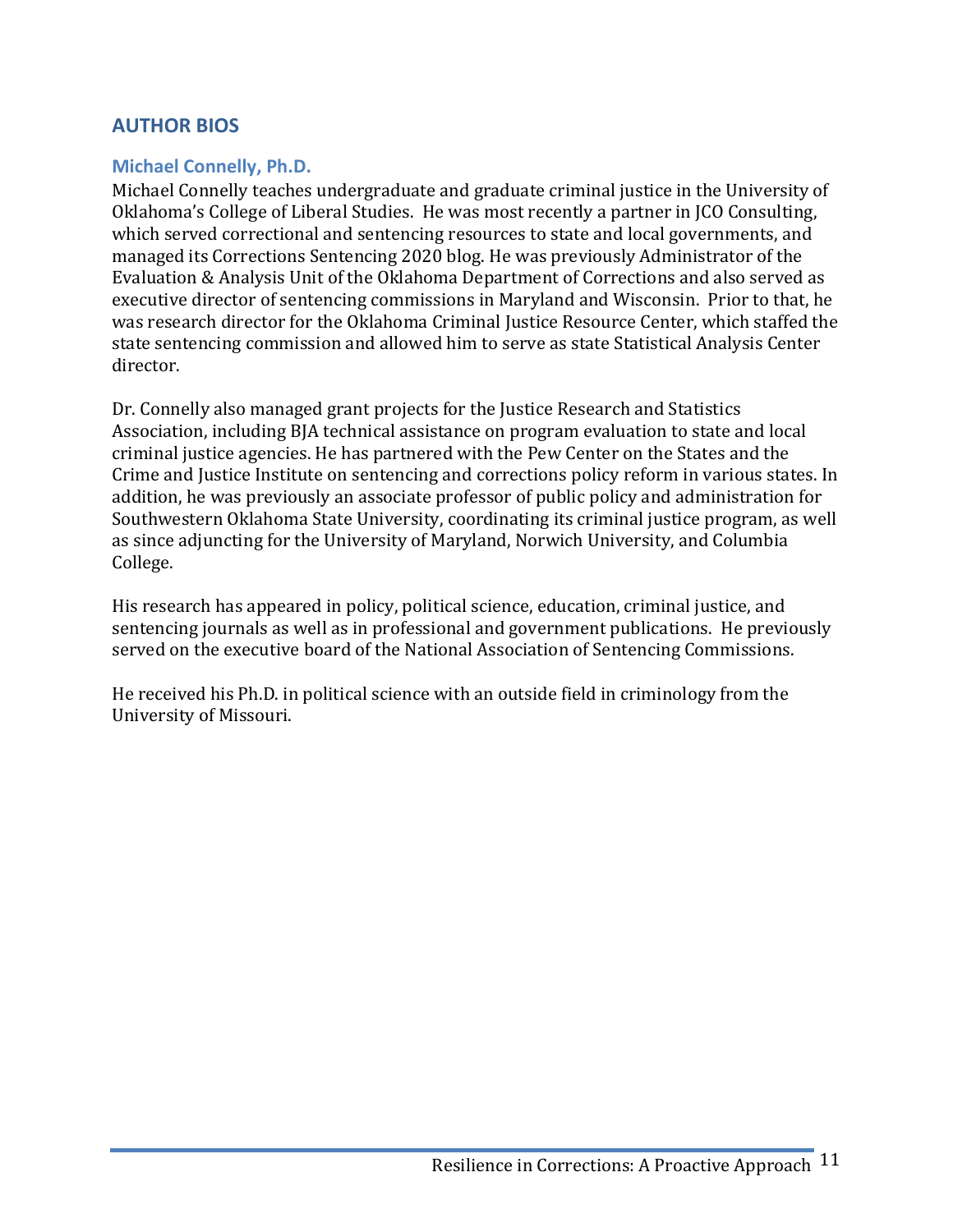### <span id="page-13-0"></span>**David Feldman, Ph.D.**

David Feldman is Professor and Chair of the Department of Planning, Policy and Design – and Professor of Political Science – at the University of California, Irvine. His Ph.D. is from the University of Missouri, and his B.A. is from Kent State University in Ohio. His current research is directed at trans-boundary conflicts over water resources management, the role of civil society groups in environmental decision-making, especially in newly-emerging democracies, the geopolitics of energy and resource policy, and public perceptions of environmental risk.

Feldman served as Head of the Political Science Department at UT (2003-7), and as a staff member of what is now the Institute for a Secure and Sustainable Environment from 1993- 2003. He was also on the research staff at Oak Ridge National Laboratory from 1988-1993.

At Irvine, Feldman has also served as a lead author for a 2008 U.S. Climate Change Science Program report on climate variability and water that was published by the National Oceanic and Atmospheric Administration, and is co-Principal Investigator on a five-year, \$4.5 million National Science Foundation grant to explore *Low Energy Options for Making Water from Wastewater* through the Partnerships for International Research and Education program. He is the author of nearly 80 articles, book chapters, and books, and is an extramural funding reviewer for NSF's *Decision Making under Uncertainty Collaborative (DMUU)* (2010) and reviewer for the final report (2012) of the Southwest Climate Assessment, produced by the University of Arizona's NOAA-funded Climate Assessment of the Southwest.

His most recent books include *Water* (Polity Books, 2012), which explores trans-boundary conflicts over water resources world-wide; *The Politics of Environmental Policy in Russia* (with Ivan Blokov of Greenpeace Russia, Elgar Books, 2012) – an examination of the challenges facing an environmental civil society in newly-emerging democracies; *The Geopolitics of Natural Resources* (Elgar, 2011), and *Water Policy for Sustainable Development* (Johns Hopkins, 2007).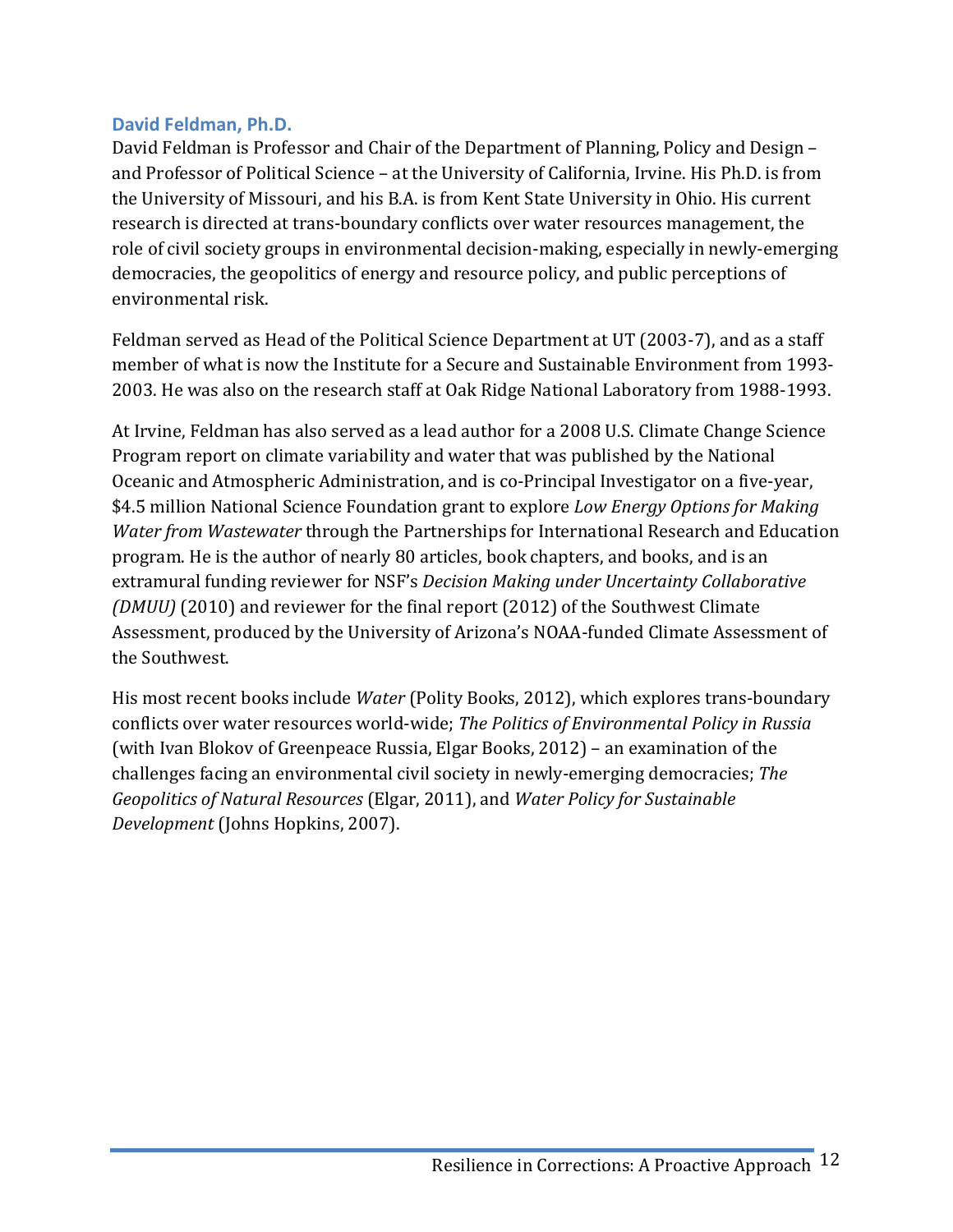## <span id="page-14-0"></span>**RESOURCES**

#### <span id="page-14-1"></span>**Books**

Homer-Dixon, T. (2006). *The Upside of Down: Catastrophe, Creativity and the Renewal of Civilization.* Washington, D.C.: Island Press.

Zolli, A., and Healy, A.M. (2012). *Resilience: Why Things Bounce Back.* New York: Free Press.

#### <span id="page-14-2"></span>**Interactive Maps**

Center for Climate and Energy Solutions. (n.d.) State and Local Climate Adaptation. *C2es*.org. Retrieved March 5, 2014, from [http://www.c2es.org/us-states-regions/policy](http://www.c2es.org/us-states-regions/policy-maps/adaptation)[maps/adaptation](http://www.c2es.org/us-states-regions/policy-maps/adaptation)

Centers for Disease Control and Prevention. (2014, January). CDC's Climate-Ready States & Cities Initiative. *Cdc*.gov. Retrieved March 5, 2014, from [http://www.cdc.gov/climateandhealth/climate\\_ready.htm](http://www.cdc.gov/climateandhealth/climate_ready.htm)

Natural Resources Defense Council. (n.d.) Ready or Not: How Water-Ready Is Your State or City? *NRDC*.org. Retrieved March 5, 2014, from<http://www.nrdc.org/water/readiness/>

Weather Underground. (n.d.) Storm Surge Inundation Maps for the U.S. Coast. *Wunderground*.com. Retrieved March 5, 2014, from [http://www.wunderground.com/hurricane/surge\\_images.asp](http://www.wunderground.com/hurricane/surge_images.asp)

#### <span id="page-14-3"></span>**Programs and Organizations**

Green Prisons.org. (n.d.) Green Prisons.org. Retrieved March 5, 2014, from <http://www.greenprisons.org/>

Illinois Department of Corrections. (n.d.) Sustainability. Retrieved March 5, 2014, from <http://www2.illinois.gov/idoc/aboutus/Pages/Sustainability.aspx>

National Institute of Corrections. (n.d.) Green Corrections. Retrieved March 5, 2014, from <http://nicic.gov/GreenCorrections>

Vera Institute of Justice. (n.d.) Ohio Green Prison Project. Retrieved March 5, 2014, from <http://www.vera.org/project/ohio-green-prison-project>

The Evergreen State College and Washington State Department of Corrections. (2014). Sustainability in Prisons Project. Retrieved March 5, 2014, from <http://sustainabilityinprisons.org/>

Planting Justice.org. (2014). Planting Justice. Retrieved March 5, 2014, from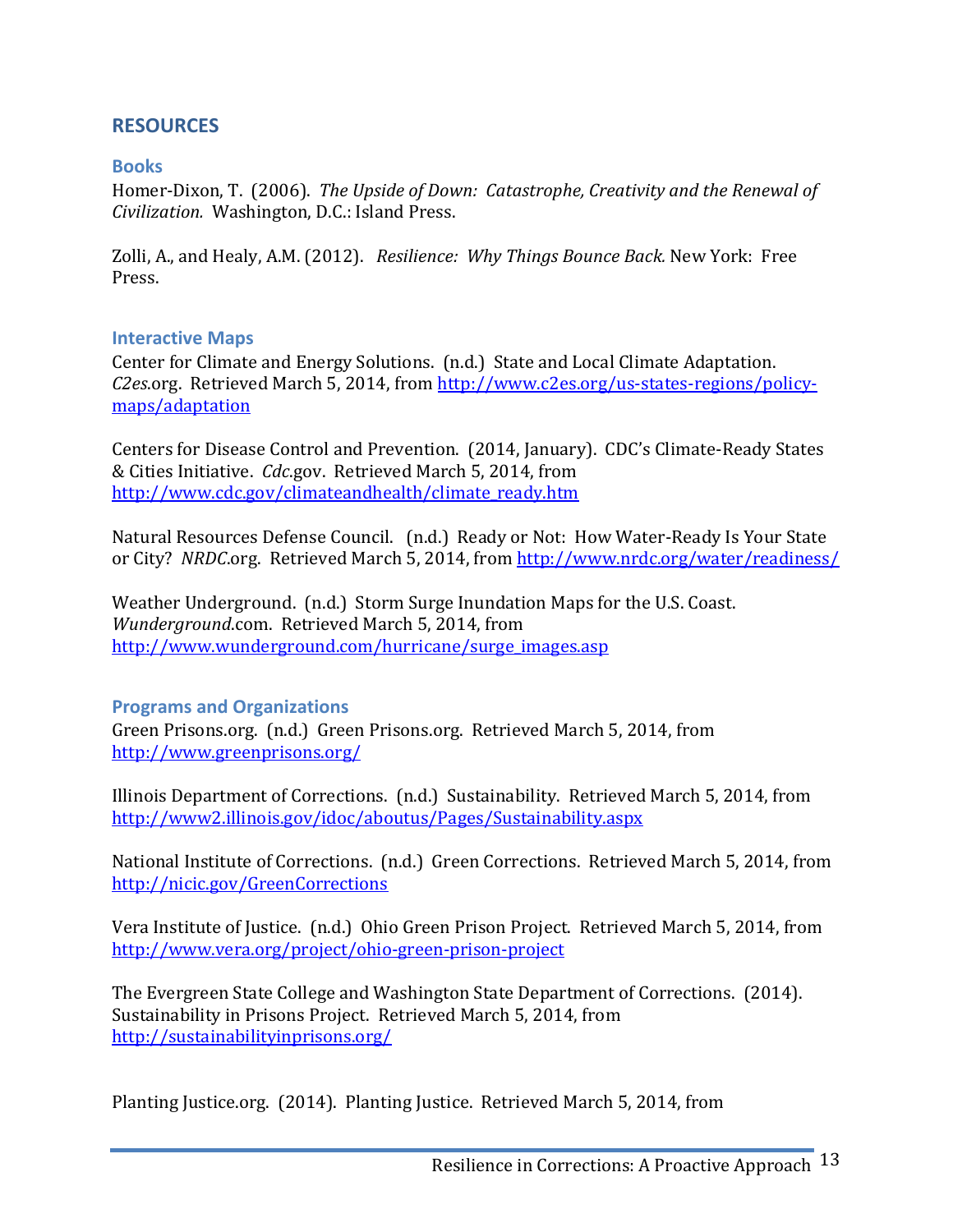<http://plantingjustice.org/>

Insight Garden Program and San Quentin State Prison. (n.d.). Insight Garden Program. Retrieved March 5, 2014, from <http://www.insightgardenprogram.org/overview.html>

Green Building Advisor.com. (2013). Green Building Advisor. Retrieved March 5, 2014, from<http://www.greenbuildingadvisor.com/>

HarvestH2o.com. (2013). HarvestH2o. Retrieved March 5, 2014, from <http://www.harvesth2o.com/>

Community Garden Coalition, Columbia & Boone County, MO. (2014). Community Garden Coalition. Retrieved March 5, 2014, fro[m http://comogardens.org/](http://comogardens.org/)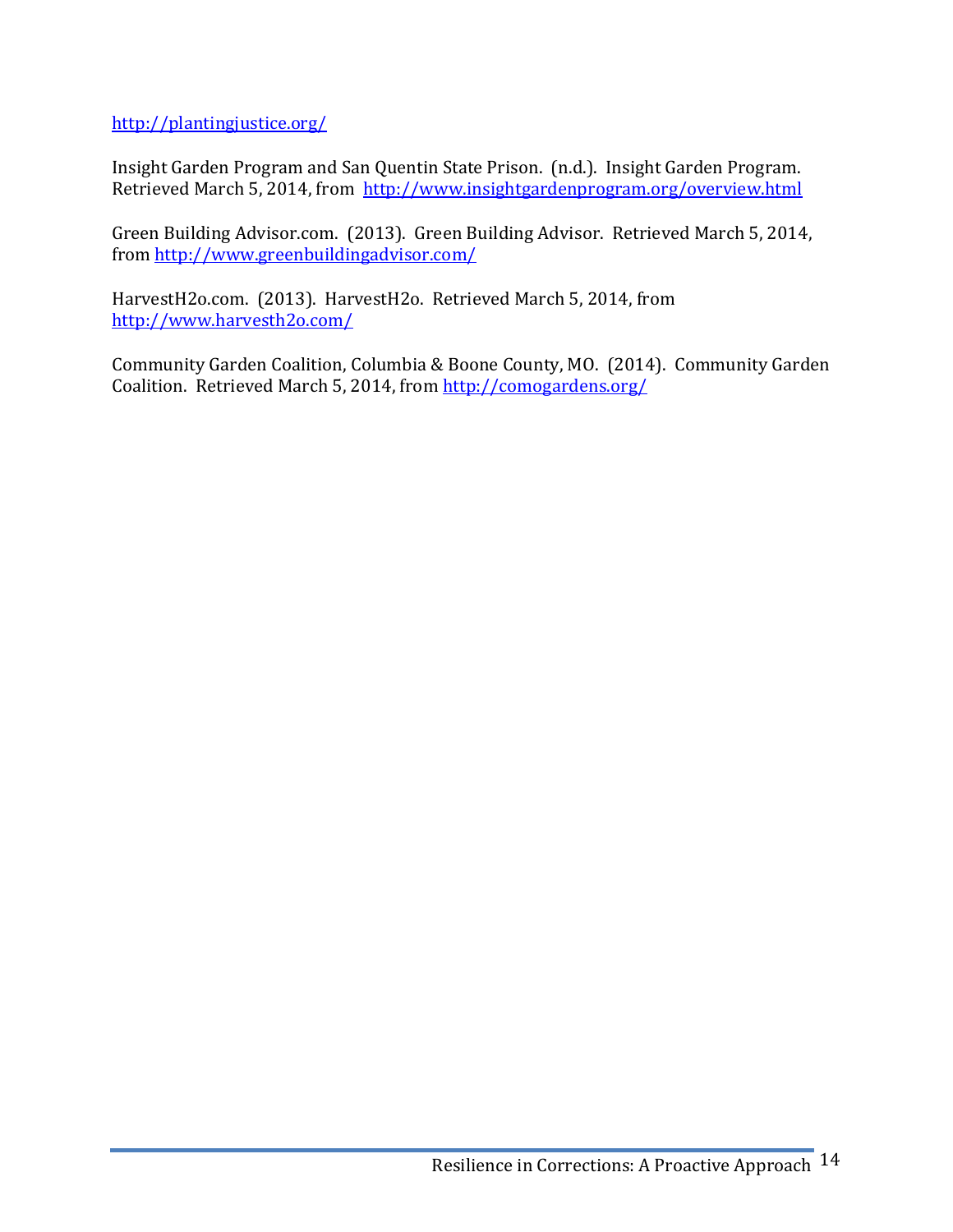## <span id="page-16-0"></span>**NOTES**

<span id="page-16-1"></span> 1 United Nations, UN News Centre. (2014, January). Human Cause of Global Warming Is Near Certainty, UN Reports. Retrieved March 5, 2014, from [http://www.un.org/apps/news/story.asp?NewsID=47047&Cr=climate+change&Cr1=#.U](http://www.un.org/apps/news/story.asp?NewsID=47047&Cr=climate+change&Cr1=#.Uwkxq15XBz-) [wkxq15XBz-](http://www.un.org/apps/news/story.asp?NewsID=47047&Cr=climate+change&Cr1=#.Uwkxq15XBz-)

<span id="page-16-2"></span><sup>2</sup> White House. (2013, June). Climate Change and President Obama's Action Plan. *Whitehouse*.gov. Retrieved March 5, 2013, from

[http://www.whitehouse.gov/share/climate-action-plan;](http://www.whitehouse.gov/share/climate-action-plan) White House. (2013, November). Executive Order—Preparing the United States for the Impacts of Climate Change. *Whitehouse*.gov. Retrieved March 5, 2014, from [http://www.whitehouse.gov/the-press](http://www.whitehouse.gov/the-press-office/2013/11/01/executive-order-preparing-united-states-impacts-climate-change)[office/2013/11/01/executive-order-preparing-united-states-impacts-climate-change](http://www.whitehouse.gov/the-press-office/2013/11/01/executive-order-preparing-united-states-impacts-climate-change)

<span id="page-16-3"></span><sup>3</sup> Zaffos, J. and Daily Climate. (2012, April). U.S. Military Forges Ahead with Plans to Combat Climate Change. *Scientific American*. Retrieved March 5, 2014, from [http://www.scientificamerican.com/article/us-military-forges-ahead-with-plans-to](http://www.scientificamerican.com/article/us-military-forges-ahead-with-plans-to-combat-climate-change/)[combat-climate-change/](http://www.scientificamerican.com/article/us-military-forges-ahead-with-plans-to-combat-climate-change/)

<span id="page-16-4"></span><sup>4</sup> Insurance Information Institute. (2006, July). Global Climate Change and Extreme Weather: An Exploration of Scientific Uncertainty and the Economics of Insurance. *ILL*.org. Retrieved March 5, 2014, from

[http://www.iii.org/articles/global-climate-change-extreme-weather-exploration](http://www.iii.org/articles/global-climate-change-extreme-weather-exploration-scientific-uncertainty-economics-insurance.html)[scientific-uncertainty-economics-insurance.html;](http://www.iii.org/articles/global-climate-change-extreme-weather-exploration-scientific-uncertainty-economics-insurance.html) Triple Pundit. (2013, November). Climate Change and the Insurance Industry. *TriplePundit*.com. Retrieved March 5, 2014, from<http://www.triplepundit.com/2013/11/climate-change-insurance-industry/>

<span id="page-16-5"></span><sup>5</sup> Lipman, V. (2014, February). Is Climate Change the Biggest Long-Term Management Problem Facing Business? *Forbes Magazine*. Retrieved March 5, 2014, from [http://www.forbes.com/sites/victorlipman/2014/02/04/is-climate-change-the-biggest](http://www.forbes.com/sites/victorlipman/2014/02/04/is-climate-change-the-biggest-long-term-management-problem-facing-business/)[long-term-management-problem-facing-business/](http://www.forbes.com/sites/victorlipman/2014/02/04/is-climate-change-the-biggest-long-term-management-problem-facing-business/)

<span id="page-16-6"></span><sup>6</sup> The World Bank. (2014, January). World Bank Group President: This Is the Year of Climate Action. *Worldbank*.org. Retrieved March 5, 2014, from [http://www.worldbank.org/en/news/feature/2014/01/23/davos-world-bank-president](http://www.worldbank.org/en/news/feature/2014/01/23/davos-world-bank-president-carbon-pricing)[carbon-pricing](http://www.worldbank.org/en/news/feature/2014/01/23/davos-world-bank-president-carbon-pricing)

<span id="page-16-7"></span><sup>7</sup> Biello, D. (2013, October). "Can Cities Solve Climate Change?" *Scientific American*. Retrieved March 5, 2014, from

<span id="page-16-8"></span>[http://www.scientificamerican.com/article/cities-as-solutions-to-climate-change/;](http://www.scientificamerican.com/article/cities-as-solutions-to-climate-change/) C40 Cities Climate Leadership Group. (n.d.). Global Leadership on Climate Change. *C40.org*. Retrieved March 5, 2014, from<http://www.c40.org/>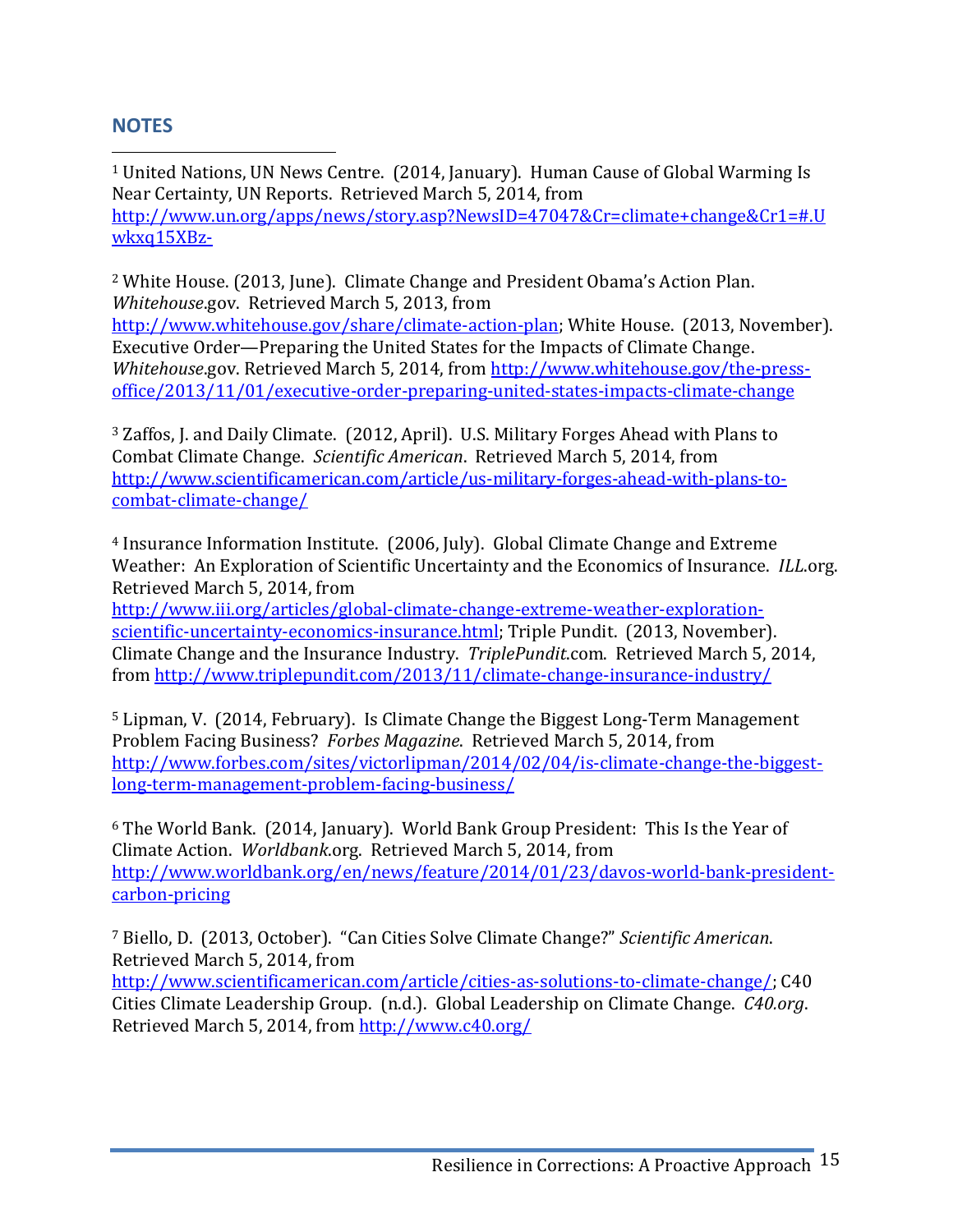8 Langford, C. (2013, October). In Texas Prisons, 14 People Have Died After Being Forced to Endure 120 Degree Heat. AlterNet. Retrieved March 6, 2014, from [http://www.alternet.org/investigations/texas-prisons-14-people-have-died-after-being](http://www.alternet.org/investigations/texas-prisons-14-people-have-died-after-being-forced-endure-120-degree-heat)[forced-endure-120-degree-heat](http://www.alternet.org/investigations/texas-prisons-14-people-have-died-after-being-forced-endure-120-degree-heat)

<span id="page-17-0"></span><sup>9</sup> Space Daily. (2014, February). Water Supply Availability "to Dominate US Natural Resource Management". *Spacedaily*.com. Retrieved March 5, 2014, from [http://www.spacedaily.com/reports/Water\\_supply\\_availability\\_to\\_dominate\\_US\\_natural\\_r](http://www.spacedaily.com/reports/Water_supply_availability_to_dominate_US_natural_resource_management_999.html) [esource\\_management\\_999.html](http://www.spacedaily.com/reports/Water_supply_availability_to_dominate_US_natural_resource_management_999.html)

<span id="page-17-1"></span><sup>10</sup> Energy NOW! (2011, July). A Look Behind Unstable Gas Prices & Attempts to Fix Them. Greenbiz.com. Retrieved March 6, 2014, from [http://www.greenbiz.com/blog/2011/07/02/whats-behind-unstable-gas-prices-and](http://www.greenbiz.com/blog/2011/07/02/whats-behind-unstable-gas-prices-and-attempts-fix-them)[attempts-fix-them](http://www.greenbiz.com/blog/2011/07/02/whats-behind-unstable-gas-prices-and-attempts-fix-them)

<span id="page-17-2"></span><sup>11</sup> Lehmann, E., and ClimateWire. (2014, March). Infrastructure Threatened by Climate Change Poses a National Crisis. *Scientific American*. Retrieved March 6, 2014, from [http://www.scientificamerican.com/article/infrastructure-threatened-by-climate-change](http://www.scientificamerican.com/article/infrastructure-threatened-by-climate-change-poses-a-national-crisis/)[poses-a-national-crisis/.](http://www.scientificamerican.com/article/infrastructure-threatened-by-climate-change-poses-a-national-crisis/) See also Contreras, O.A. (2013, November). Grant Has ADOT Studying Climate Change Impact on State Transportation. *Cronkite News.* Retrieved March 5, 2014, from [http://cronkitenewsonline.com/2013/11/federal-grant-has-adot-studying](http://cronkitenewsonline.com/2013/11/federal-grant-has-adot-studying-climate-change-impact-on-transportation/)[climate-change-impact-on-transportation/;](http://cronkitenewsonline.com/2013/11/federal-grant-has-adot-studying-climate-change-impact-on-transportation/) Garlock, S. (2014, March). Louisiana's Coastline Is Disappearing Too Quickly for Mappers to Keep Up. *Grist*. Retrieved from [http://grist.org/climate-energy/louisianas-coastline-is-disappearing-too-quickly-for](http://grist.org/climate-energy/louisianas-coastline-is-disappearing-too-quickly-for-mappers-to-keep-up/)[mappers-to-keep-up/;](http://grist.org/climate-energy/louisianas-coastline-is-disappearing-too-quickly-for-mappers-to-keep-up/) Louisiana State University, Center of GeoInformatics. Assessing the Long-Term Impact of Subsidence and Global Climate Change on Emergency Evacuation Routes in Coastal Louisiana. Retrieved March 5, 2014, from [www.evaccenter.lsu.edu/pub/11-09.pdf](http://www.evaccenter.lsu.edu/pub/11-09.pdf)

<span id="page-17-3"></span>; Pitt, J. (2013, September). Colorado Droughts, Wildfires, and Floods, Oh My! National Geographic. Retrieved March 6, 2014, from

[http://newswatch.nationalgeographic.com/2013/09/17/colorado-droughts-and](http://newswatch.nationalgeographic.com/2013/09/17/colorado-droughts-and-wildfires-and-floods-oh-my/)[wildfires-and-floods-oh-my/.](http://newswatch.nationalgeographic.com/2013/09/17/colorado-droughts-and-wildfires-and-floods-oh-my/)

<sup>12</sup> The California Report. (2014, January). "How Will Drought Affect California Agriculture?" *The California Report*. Retrieved March 6, 2014, from [http://www.californiareport.org/archive/R201401171630/b;](http://www.californiareport.org/archive/R201401171630/b) Dallas Morning News. (2013, April). Texas Cattle Ranchers Struggling in Face of Drought. *Dallas Morning News*. Retrieved March 6, 2014, from

[http://www.dallasnews.com/news/state/headlines/20130406-drought-puts-texas-cattle](http://www.dallasnews.com/news/state/headlines/20130406-drought-puts-texas-cattle-ranchers-in-stranglehold.ece)[ranchers-in-stranglehold.ece](http://www.dallasnews.com/news/state/headlines/20130406-drought-puts-texas-cattle-ranchers-in-stranglehold.ece)

<span id="page-17-4"></span><sup>13</sup> U.S. Environmental Protection Agency. (2013, September). Climate Impacts on Human Health. Retrieved March 6, 2014, from [http://www.epa.gov/climatechange/impacts](http://www.epa.gov/climatechange/impacts-adaptation/health.html)[adaptation/health.html](http://www.epa.gov/climatechange/impacts-adaptation/health.html)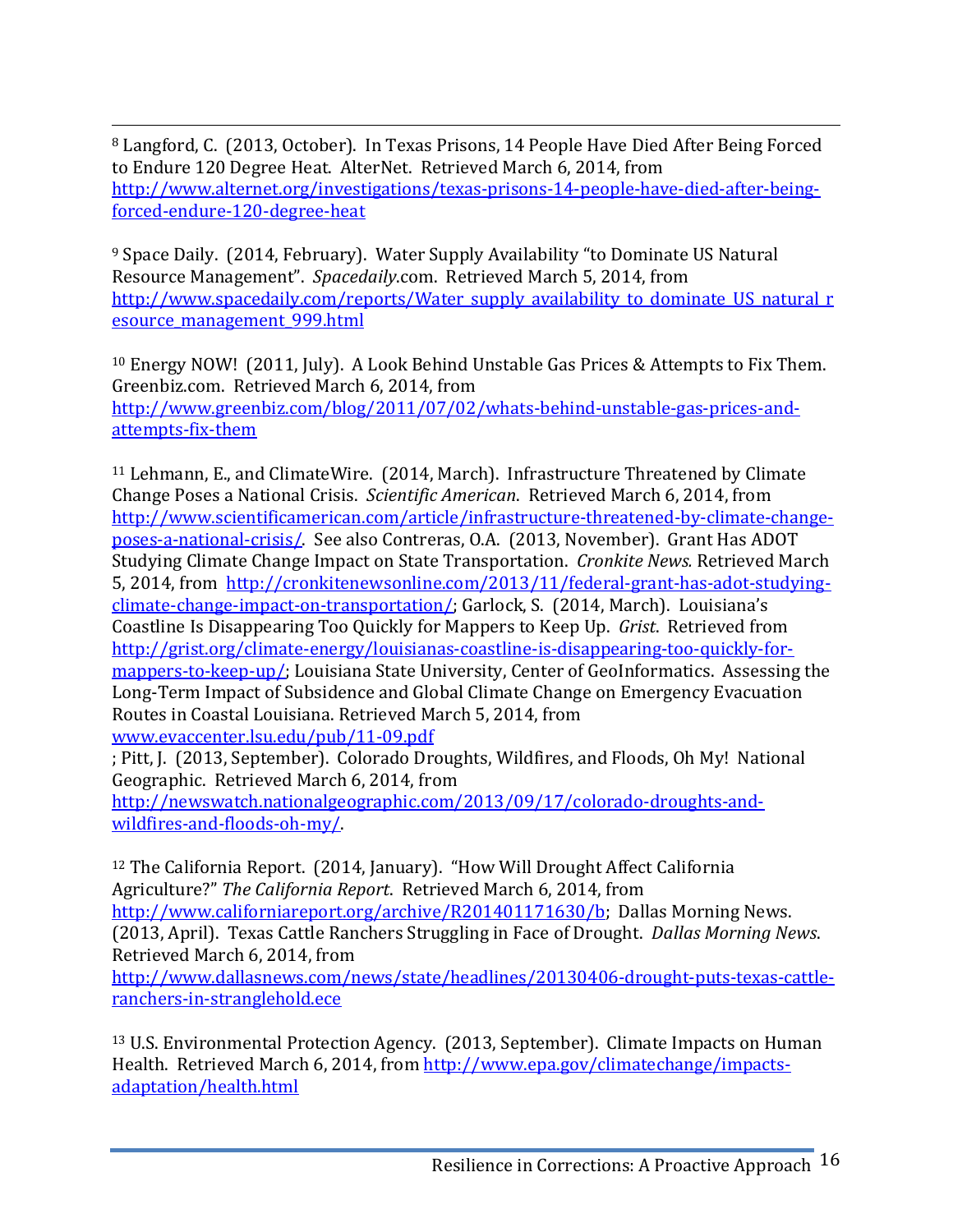<span id="page-18-0"></span> 14 American Society of Civil Engineers. (n.d.) Electricity Infrastructure Report Executive Summary. *ASCE*.org. Retrieved March 5, 2014, from

[http://www.asce.org/Infrastructure/Failure-to-Act/Electricity-Infrastructure-Report-](http://www.asce.org/Infrastructure/Failure-to-Act/Electricity-Infrastructure-Report-Executive-Summary/)[Executive-Summary/;](http://www.asce.org/Infrastructure/Failure-to-Act/Electricity-Infrastructure-Report-Executive-Summary/) Halsey, A. (2012, April). Nation's Aging Electrical Grid Needs Billions of Dollars in Investment, Report Says. *The Washington Post*. Retrieved March 5, 2014, from [http://www.washingtonpost.com/local/trafficandcommuting/nations-aging](http://www.washingtonpost.com/local/trafficandcommuting/nations-aging-electrical-grid-needs-billions-of-dollars-in-investment-report-says/2012/04/26/gIQAEl12jT_story.html)[electrical-grid-needs-billions-of-dollars-in-investment-report-](http://www.washingtonpost.com/local/trafficandcommuting/nations-aging-electrical-grid-needs-billions-of-dollars-in-investment-report-says/2012/04/26/gIQAEl12jT_story.html)

[says/2012/04/26/gIQAEl12jT\\_story.html;](http://www.washingtonpost.com/local/trafficandcommuting/nations-aging-electrical-grid-needs-billions-of-dollars-in-investment-report-says/2012/04/26/gIQAEl12jT_story.html) Kiger, P.J. (2013, October). "American Blackout": Four Major Real-Life Threats to the Electric Grid. *National Geographic*. Retrieved March 5, 2014, from

[http://energyblog.nationalgeographic.com/2013/10/25/american-blackout-four-major](http://energyblog.nationalgeographic.com/2013/10/25/american-blackout-four-major-real-life-threats-to-the-electric-grid/)[real-life-threats-to-the-electric-grid/](http://energyblog.nationalgeographic.com/2013/10/25/american-blackout-four-major-real-life-threats-to-the-electric-grid/)

<span id="page-18-1"></span><sup>15</sup> Harvard Kennedy School. (2012, May). Crime, Weather, and Climate Change (M-RCBG Associate Working Paper Series/No. 8); U.S. Global Change Research Program. (2013, September). Temperature and Violent Crime: Implications of Climate Change. *Globalchange*.gov. Retrieved March 5, 2014, from [http://www.globalchange.gov/whats](http://www.globalchange.gov/whats-new/agency-news/970-temperature-and-violent-crime-implications-of-climate-change.html)[new/agency-news/970-temperature-and-violent-crime-implications-of-climate](http://www.globalchange.gov/whats-new/agency-news/970-temperature-and-violent-crime-implications-of-climate-change.html)[change.html](http://www.globalchange.gov/whats-new/agency-news/970-temperature-and-violent-crime-implications-of-climate-change.html)

<span id="page-18-2"></span>16Le, P. (2008, November). Green Prisons Farm, Recycle to Save Energy, Money. *USA Today.* Retrieved March 5, 2014, from [http://usatoday30.usatoday.com/news/nation/2008-11-01-3438466893\\_x.htm](http://usatoday30.usatoday.com/news/nation/2008-11-01-3438466893_x.htm)

<span id="page-18-3"></span><sup>17</sup> National Institute of Corrections. (2011). Greening Corrections Technology Guidebook. *NICIC*.gov. Retrieved March 5, 2014, from<http://nicic.gov/Library/025859>

<span id="page-18-4"></span><sup>18</sup> Green Prisons.org. (n.d.) Green Prisons.org. Retrieved March 5, 2014, from <http://www.greenprisons.org/>

<span id="page-18-5"></span><sup>19</sup> Illinois Department of Corrections. (n.d.) Sustainability. Retrieved March 5, 2014, from <http://www2.illinois.gov/idoc/aboutus/Pages/Sustainability.aspx>

<span id="page-18-6"></span><sup>20</sup> Vera Institute of Justice. (n.d.) Ohio Green Prison Project. Retrieved March 5, 2014, from

<http://www.vera.org/project/ohio-green-prison-project>

<span id="page-18-7"></span><sup>21</sup> Moore, D. (2013, July). The Garden Behind Bars. *Plumas County News*. Retrieved March 5, 2014, from

[http://plumasnews.com/index.php?option=com\\_content&view=article&id=11284:the](http://plumasnews.com/index.php?option=com_content&view=article&id=11284:the-garden-behind-bars&catid=69:-headline-news&Itemid=6)[garden-behind-bars&catid=69:-headline-news&Itemid=6;](http://plumasnews.com/index.php?option=com_content&view=article&id=11284:the-garden-behind-bars&catid=69:-headline-news&Itemid=6) Woody, T. (2013, November). The World's Greenest Jail? *The Atlantic*. Retrieved March 5, 2014, from

[http://www.theatlantic.com/technology/archive/2013/11/the-worlds-greenest](http://www.theatlantic.com/technology/archive/2013/11/the-worlds-greenest-jail/281021/)[jail/281021/](http://www.theatlantic.com/technology/archive/2013/11/the-worlds-greenest-jail/281021/)